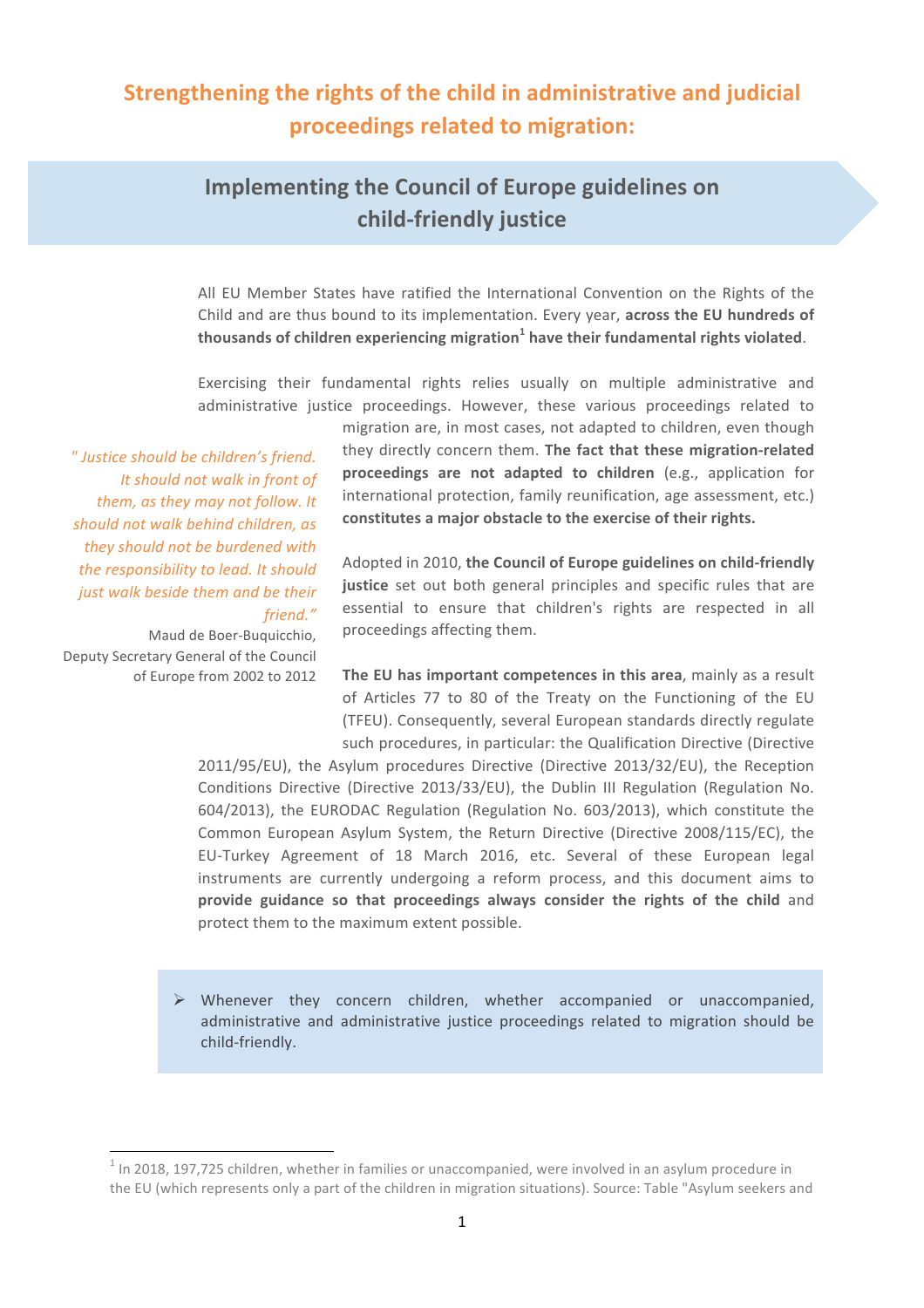#### 10 key findings on migration-related proceedings across the EU

The findings presented here are mainly based on the research carried out in the framework of the *CFJ* in action!<sup>2</sup> project on the implementation of the guidelines in migration-related proceedings in Italy, Greece, Belgium, Spain, the Netherlands and France. Particular attention was paid to unaccompanied foreign minors, with the exception of Belgium, where the research focuses specifically on children accompanied by their parents.

In general, we note that the guidelines are only partially implemented, and we detail ten key findings here:

- 1. Children are generally either not informed enough, especially about their rights, or informed in a way that is not sufficiently adapted and does not allow them to really understand the information and its consequences. They are not appropriately informed neither at the beginning of the procedure nor in the different stages even though information and children's understanding of that information is crucial to the exercise of their rights.
- 2. Children **do** not have sufficient opportunity to be heard in the proceedings. The research points out two main elements: children very often do not have the opportunity to participate, or, when they are heard, ill-adapted proceedings can cause adverse consequences on children. Indeed, many times children's views are not freely shared but their opinion is rather conditioned by environmental factors (such as inadequate setting, language barriers, fear of not saying what professionals or authorities want to hear etc.). Moreover, when they are heard, their views are often not taken into due consideration. The real challenge is to ensure meaningful participation.
- 3. Children do not have **sufficient access to legal aid.** Generally, legal aid is not provided for at the first level of the procedure, yet already at this stage decisive decisions for the child can be issued. For example, in Greece "The law does not provide for free state-funded *legal* aid at the first level of the procedure (hearing). This means that children who are not supported by an NGO are not legally represented.<sup>3</sup>" Most of the child who are involved in proceedings with their family do not receive direct legal support at all.
- 4. Whether issued by an administration or a court, decisions are rarely accompanied by an assessment of the best interests of the child(ren) concerned and therefore generally do **not contain reasons outlining how** their best interests are taken into account as a primary consideration.
- 5. **Accompanied children** are **invisible:** when a proceeding involves a child or children with at least one parent, the children are often poorly informed, do not directly participate and their best interests are not taken into account. "What happens a lot with *accompanied children, if they have not applied for asylum on their own behalf, is that they are not given much consideration<sup>4</sup> ". Judge, Belgium*

<u> 1989 - Johann Stein, fransk politik (d. 1989)</u>

 $2$  CFJ In Action" project coordinated by DEI-Belgium, funded by the European Commission's Erasmus+ programme and running from October 2018 to September 2020.

 $3$  Extract from the Greek national research report developed by DCI-Greece in the framework of the project "CFJ In Action".

 $^4$  Extract from the Belgian national research report developed by DEI-Belgium in the framework of the project "CFJ In Action".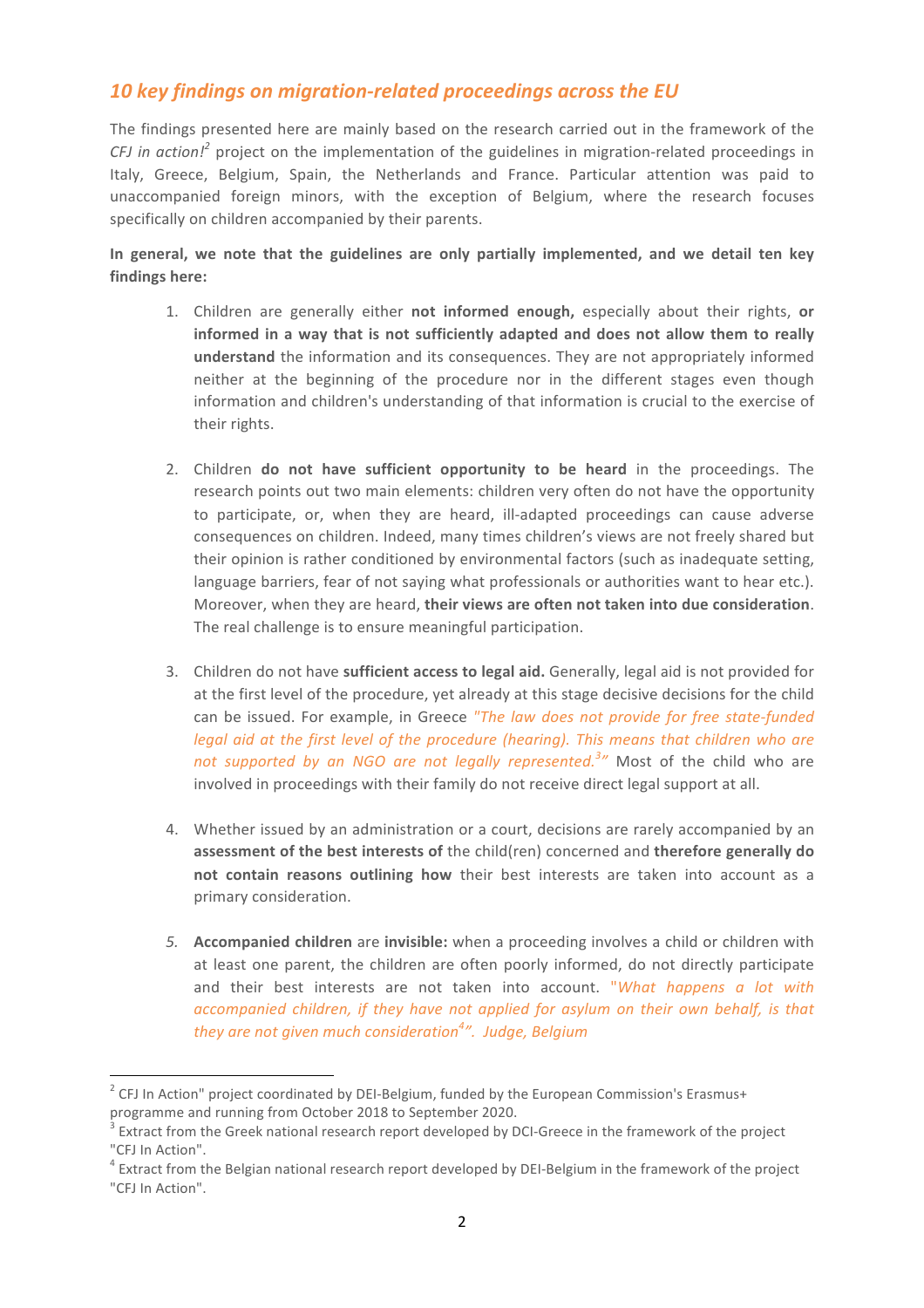- 6. The duration of the proceedings is often inadequate. They are often far too long and can last several years and are therefore incompatible with the well-being and effectiveness of children's rights. On the other hand, there is evidence that rushed proceedings can also be detrimental by, inter alia, hindering the accessibility of remedies or the information and participation of the child.
- 7. The training, both initial and in service, of professionals directly involved in migrationrelated proceedings is still insufficient in most EU countries. The professionals (lawyers, judges, guardians, administrative officials, etc.) we were able to interview testify to these shortcomings in training and many of them express a desire for better training in the area of children's rights (particularly in communicating with a child or assessing the best interests of the child).
- 8. Children in the context of migration are all too **often deprived of appropriate accommodation during the proceedings**. On this issue, the situation is quite different from one country studied to another. In the worst situations (which remain frequent), it is observed that children are either homeless, kept in detention, or accommodated in hotels without receiving any support. In other countries the situation is better and children have easier access to accommodation. Lack of appropriate accommodation constitutes a major obstacle to the exercise of their rights during the proceedings (right to information, to legal support) and aside (health, freedom, education etc.).
- 9. Across the EU, procedures for age assessment are still mainly based on medical examinations which are neither reliable nor in accordance with the principles of childfriendly justice<sup>5</sup>. Moreover, in many EU countries there is an overuse of these procedures which are used even though the child has genuine and legitimate identity documents.
- 10. Across the Union, hundreds of children alone or with their families are detained every year for **migration-related reasons** even though it is widely established internationally that deprivation of liberty has severe consequences for children, in particular for their physical and psychological integrity, and is therefore a serious violation of their fundamental rights<sup>6</sup>.

<u> 1989 - Johann Stein, fransk politik (d. 1989)</u>

 $5$  See for example Committee on the Rights of the Child, 27 September 2018, Views adopted by the Committee under the Optional Protocol to the Convention on the Rights of the Child on a communications procedure, concerning communication No. 11/2017

 $6$  The detention of children around the world for migration-related reasons and its illegality under international law is particularly documented in the final report of the UN Global Study on Children deprived of Liberty published in December 2019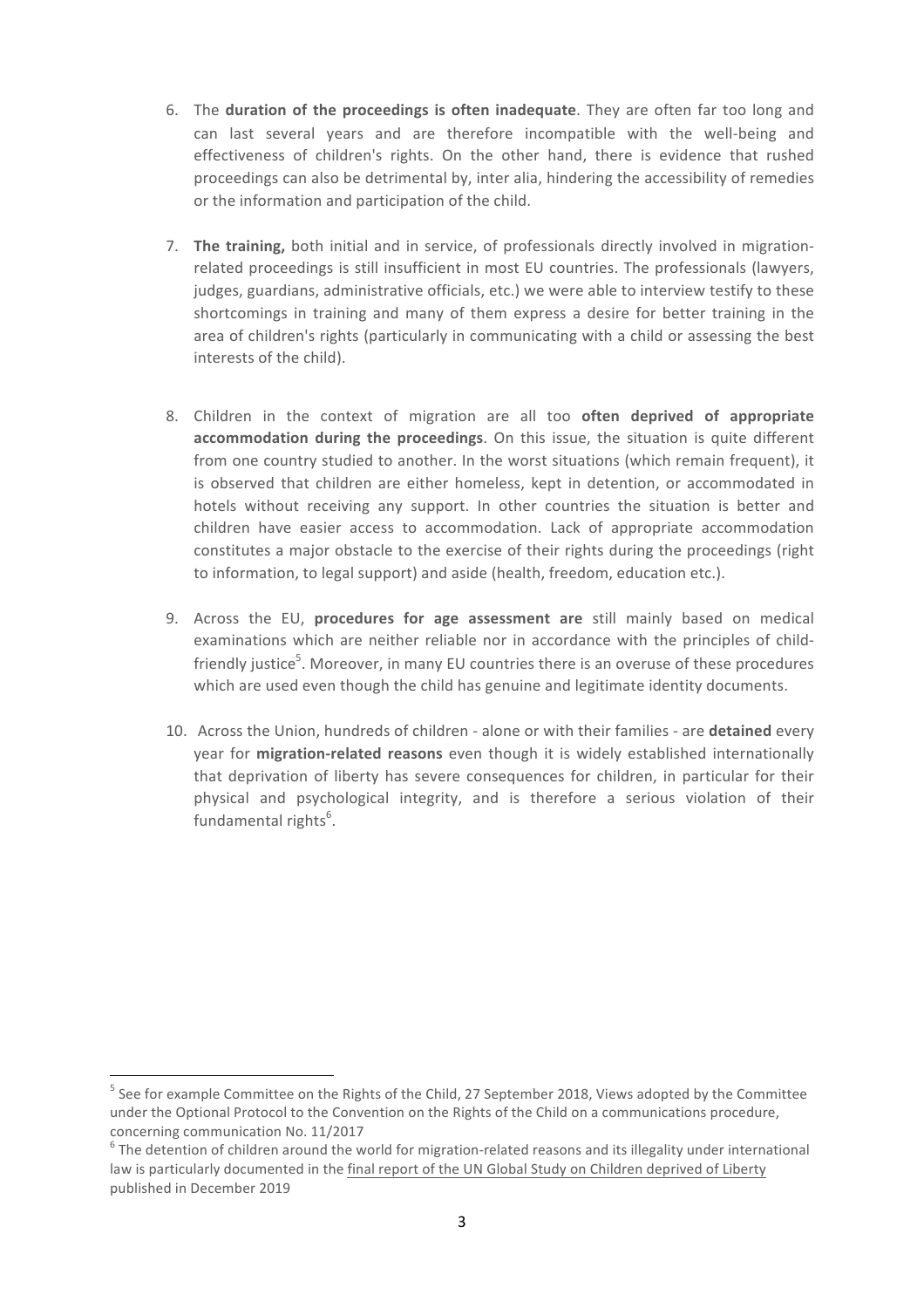# **Child-friendly justice in migration proceedings**



*"It [child-friendly justice] treats children*  with dignity, respect, care and fairness. *It is accessible, understandable and reliable."*

Maud de Boer-Buquicchio, Deputy Secretary General of the Council of Europe from 2002 to 2012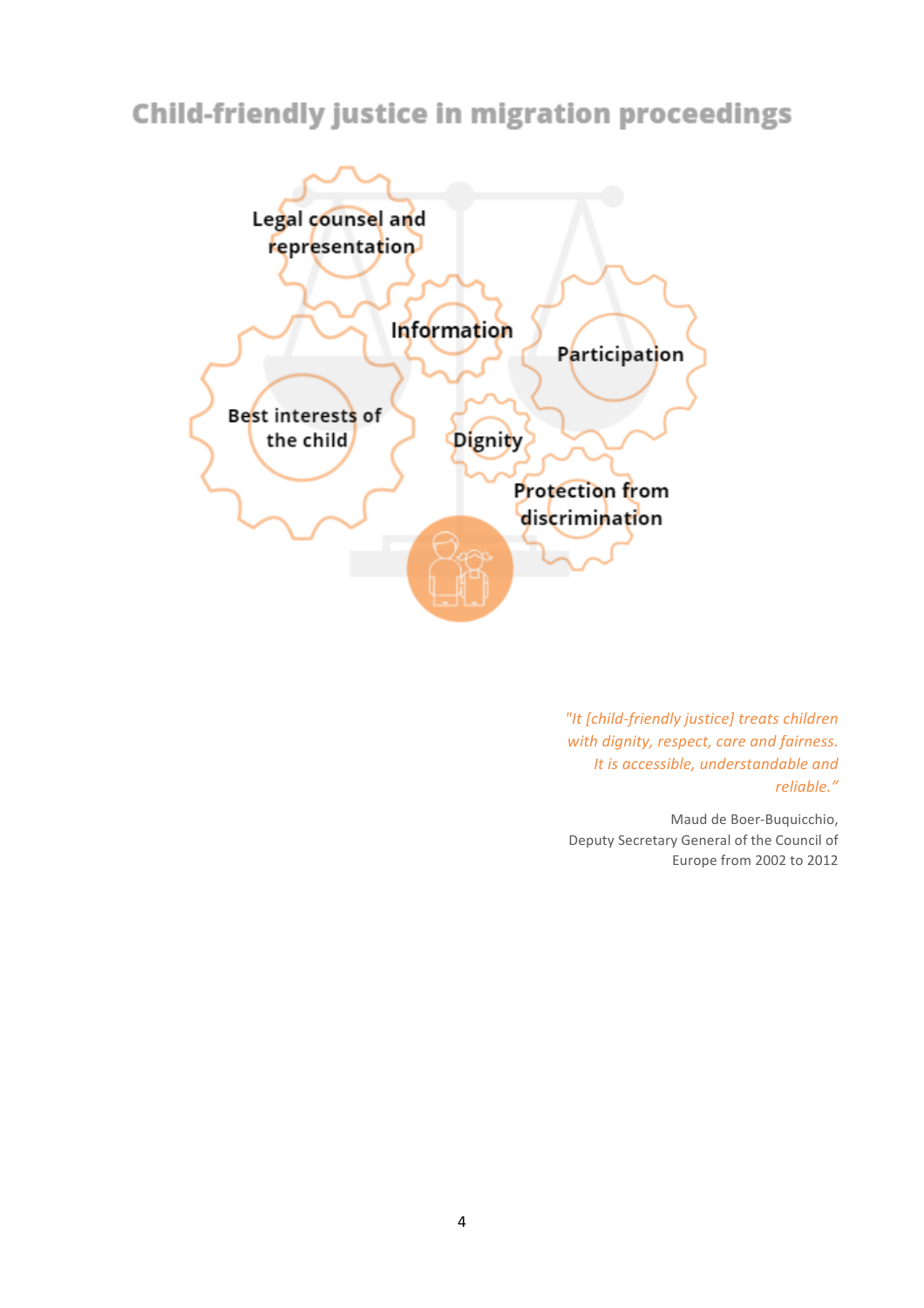### **Implementing the CFJ guidelines in migration-related proceedings:** *guidance for action*

The European Union's competences in the field of migration-related procedures are important and numerous. In this light, and in response to the above-mentioned key findings from the research and experience of the project partners as well as an approach based on the fundamental rights of the child, we present a series of recommendations for action to be taken at EU level.

192 States throughout the world, including the 27 Member States of the European Union, have ratified the International Convention on the Rights of the Child (CRC). The Union should also sign and ratify the CRC in order to guarantee its commitment to the rights of the child and respect for them in all the legislation and policies it adopts<sup>7</sup>.

In order to strengthen the implementation of the Convention, EU Member States which have not done so should ratify as soon as possible the Third Protocol to the Convention, which has already demonstrated its usefulness in protecting the rights of children in the context of migration<sup>8</sup>.

Furthermore, all **European legislation** that rules or indirectly impacts on migration-related proceedings must **comply with the** Council of Europe guidelines on child-friendly justice. In order to promote their real and concrete application, *implementation tools must be developed and the* **necessary means allocated**. 

- The **transfer** of the examination of an application for international protection concerning a child from one Member State to another should be possible only if motivated by the best **interests of the child.**
- Guardians of unaccompanied minors have a key role in ensuring that the rights of the child are respected throughout the procedure. A Guardian should be appointed for all unaccompanied minor (even in the case of doubts about the age). It is therefore essential to ensure that there are enough suitably **trained guardians, that they are independent from** the decision-making authorities and that they have the necessary means to accompany the **minor.**
- To guarantee the presence of an interpreter whenever necessary (ensure that children do not become de facto interpreters for their parents due to a lack of interpreters) and generalise the presence of cultural mediators. To this end, it is necessary to recruit and train these professionals in sufficient numbers and at every stage of any proceeding their **presence should be guaranteed.**
- Ensuring access to legal aid implies that the law states that all children involved in migration-related proceedings can access free legal aid from the outset of the procedure

<u> 1989 - Johann Stein, fransk politik (d. 1989)</u>

 $^7$  The EU has already ratified such a human rights treaty: the UN Convention on the Rights of Persons with Disabilities, on 5 January 2011. More information in the Commission press release: https://ec.europa.eu/commission/presscorner/detail/en/IP\_11\_4

<sup>&</sup>lt;sup>8</sup> Optional Protocol to the Convention on the Rights of the Child on a communications procedure, Adopted on 19 December 2011, entered into force on 14 April 2014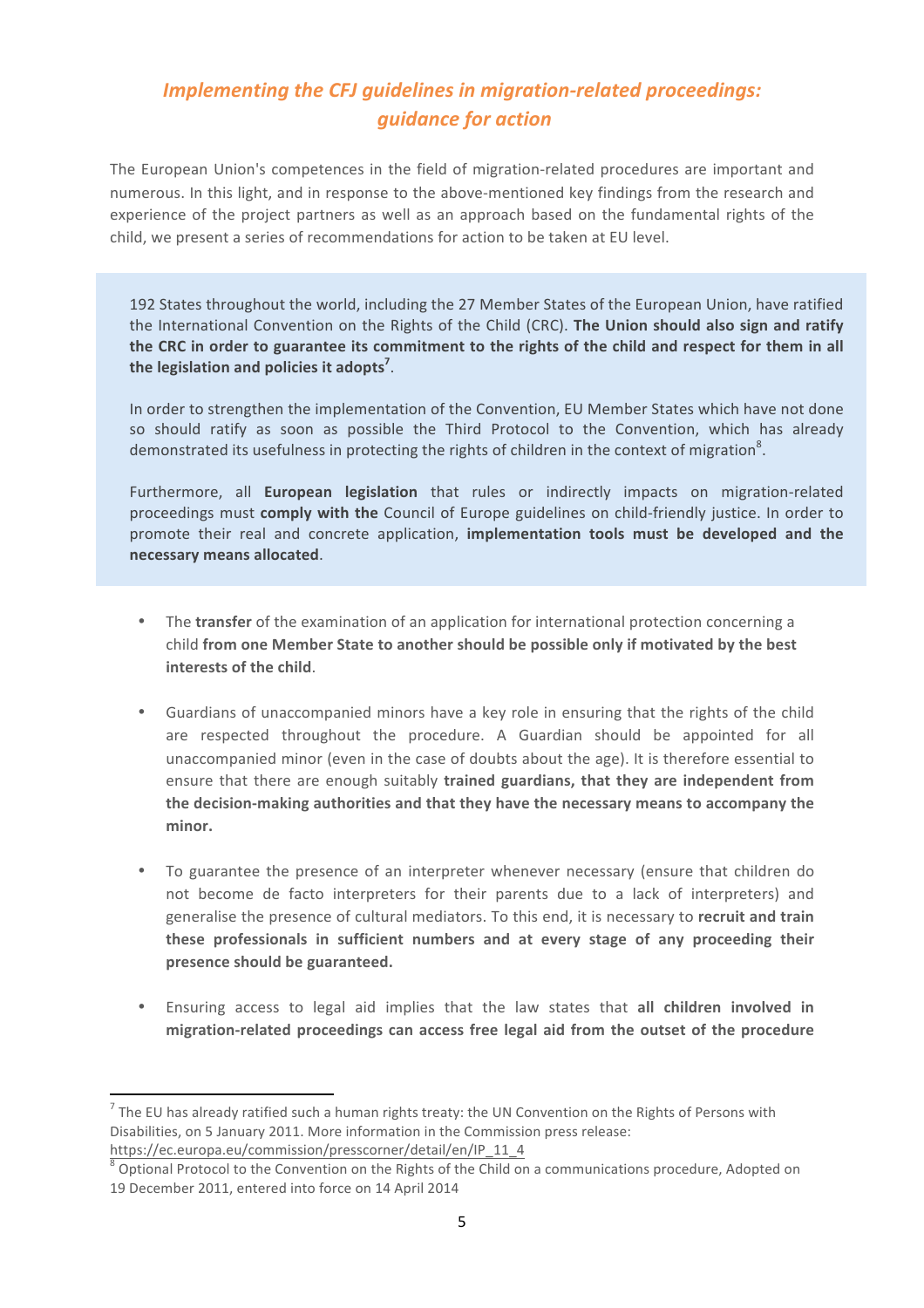(by having access to a qualified and properly trained lawyer or legal adviser). Moreover, it is very useful to mainstream the presence of legal advisers in accommodation facilities.

- The duration of proceedings must be appropriate, and to this end, the **legislation must provide for reasonable lengths of time (short deadlines respecting the exercise of the rights** of the child, emergency procedures are not necessarily appropriate) when the proceedings concern one or more children. In that regard, it is also necessary that there is a sufficient number of staff in administrations and courts.
- **To include in every migration-related proceeding involving a child or children the assessment of the best interests** of the child or children involved according to a holistic methodology and monitored by trained professionals.
- All decisions in migration-related proceedings concerning one or more children must be duly motivated, taking into account their best interests as a primary consideration, failing which they shall be null and void.
- To guarantee to all children, whether accompanied by their families or not, the right to **adequate accommodation** and guarantying the effectiveness of this right by **allocating the necessary means for** accommodation.
- **To prohibit, in all cases, the detention of children** (alone or accompanied) for migrationrelated reasons. To this end, Articles 8 of the Reception conditions Directive, 26 of the Asylum procedures Directive, and 17 of the Return Directive should be amended to include "Member States may never detain a child, whether alone or with his or her family. This prohibition of detention must not justify the separation of families".
- To include in the legislation the right of the children to be informed in a language they can understand, clear and adapted to their level of maturity and their particular situation, about, inter alia: their rights, the stages, actors and time limits of the proceedings, the possible consequences of every step of the proceeding, and the support they may receive. This right could in particular be included into the Asylum procedures Directive.
- **To support compulsory initial and continuate training of all professionals concerned** (lawyers, guardians, judges, administrative officials, etc.) to enable them to implement the requirements of child-friendly justice. Such training should therefore include content related to children's rights, assessment of the best interests of the child, communication methods and child-friendly language. To this end, certain elements of the training of civil and criminal justice or administrative staff already existing and regarding children's rights can be mainstreamed or adapted.
- To develop child-friendly information materials, i.e. materials that have been developed and tested by children.
- Ensure that the law recognises **children's participation** in migration-related as a fundamental right. The law should also recognise that children's participation should never be considered as an obligation. Children may refuse to participate and this should not influence negatively the analysis and outcome of their application, even if the child is an unaccompanied minor.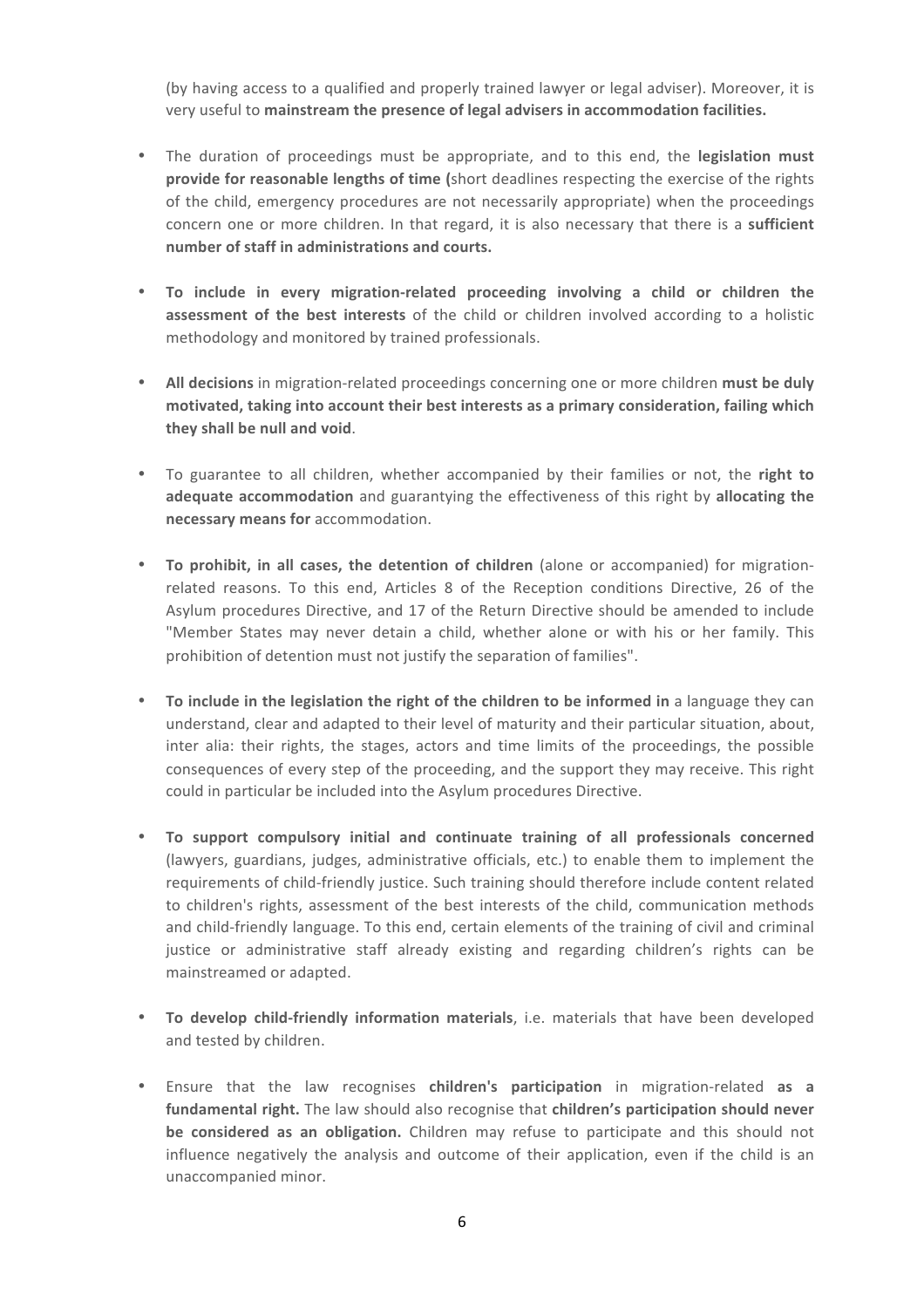- To guarantee to each child who wishes to participate an adequate preparation with a legal adviser and/or his or her lawyer (and with medical and psychological support when necessary) and to guarantee the presence of the child's lawyer and a trusted person or the guardian at each hearing in which he or she participates. To this end, concrete courses of action to be undertaken are: **to mainstream the presence of legal advisers in reception and** accommodation centres, to reinforce the availability and accessibility of legal aid for these **children and to facilitate access to health care.**
- To ensure that each child's participation is meaningful, respectful of his or her rights and especially of his or her physical and psychological integrity. To this end, measures must be adopted to adapt the environment, duration and course (including breaks), as well as the content (e.g. content and wording of questions) of hearings.
- Safeguarding the rights of the child while respecting his or her fundamental right to be heard means adopting a legal framework that provides that **child's statements should never be used as grounds for rejecting the family's application because of contradictions between**  the statements of the child and his or her parents.
- Age assessment: Legislate to ensure a **presumption of minority status for** any person who presents himself or herself as a **minor** and to determine age assessment procedures that are consistent with the guidelines; that are not based on medical methods whose reliability is questioned, but on a medico-social and multidisciplinary model and in which the right to appeal the results is guaranteed.
- Particular attention should be paid to the implementation of article 39 of the CRC along the whole asylum process. Indeed, these proceedings should "promote physical and psychological recovery and social reintegration of a child victim of: any form of neglect, exploitation, or abuse; torture or any other form of cruel, inhuman or degrading treatment or punishment; or armed conflicts".